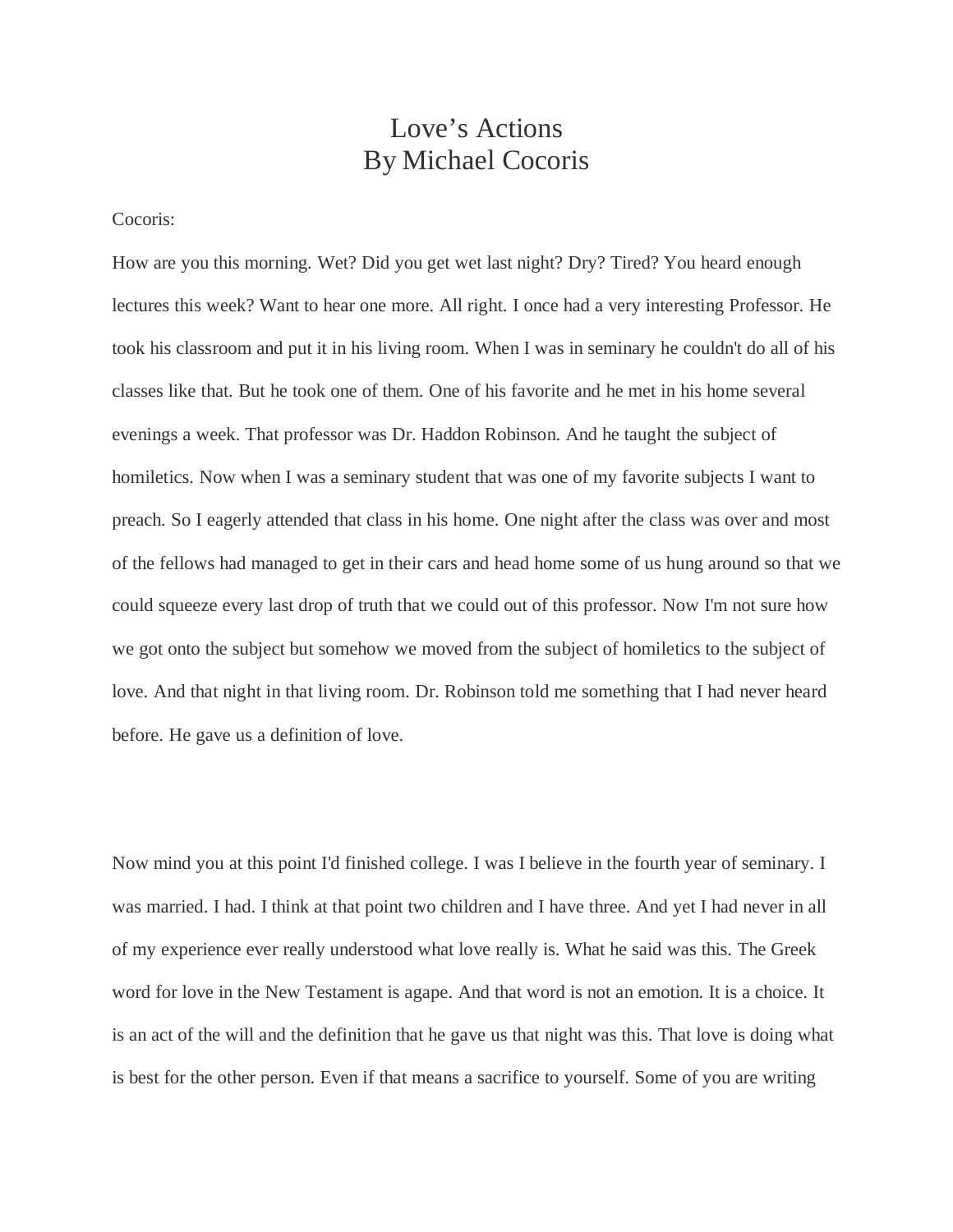that down so let me repeat it. Love is choosing to do what is best for the other person. Even if that means a sacrifice to yourself. Now since that night I have become very interested in the subject of love and I have discovered that Dr. Robinson was exactly right.

There are actually four different Greek words for love. Agape is the one I just gave you. And it is the highest form of love in all of the Bible. It is the word that is used of God's love to us. It is the word that is used of our love one to another. It is the word that is used for a husband loving his wife. There other words phileo is the word from which we get our word. Philadelphia - delphia being brother, phileo being love. So it's the City of Brotherly Love.Last time I was there they told me it was the city of brotherly shove. There is the word Eros from which we get our word erotic. We usually relate that to a physical or base kind of love. And then there is a word - erotic by the way does not occur in the New Testament - the first two do - there is a fourth word which also does not occur in the New Testament except I think once in compound form. But it is the words storge which refers to a family kind of love. In English we use one word for love to refer to loving your mother loving your father loving your brother loving your sister loving your wife loving your country loving your dog loving ice cream loving the Dallas Cowboys [laughter]. We just have one [laughter] you caught that - how about the Los Angeles Dodgers? [laighter] I do believe we can divide this crowd.

At any rate the Greeks weren't that bankrupt when it came to words for love. They had four different words but the point that hit me that night. The point I've never quite been able to get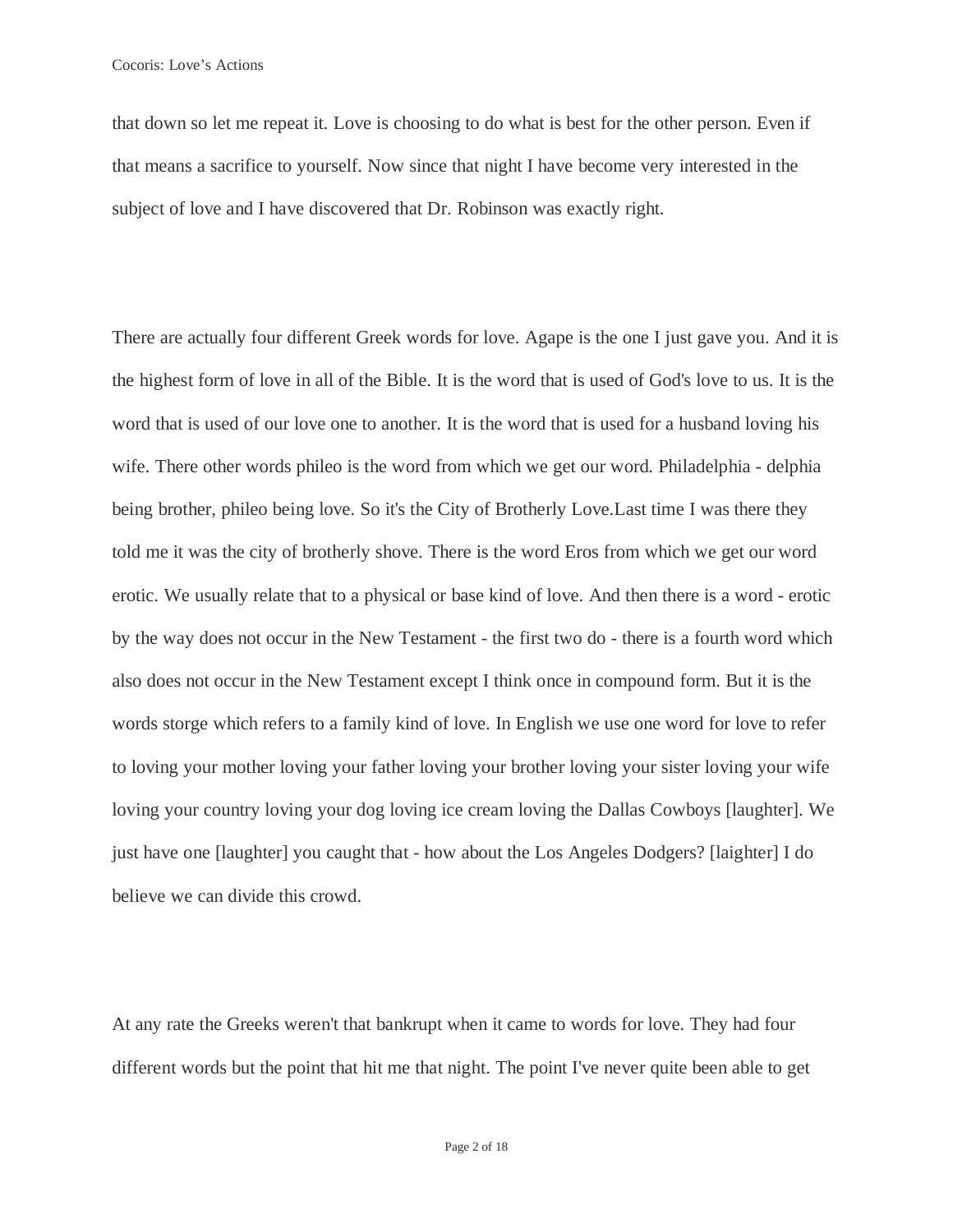over is that love is not an emotion. It is an act of the will. If you if you will. It's a choice that you make whereby you choose to do what is best for the one you love even if that means a sacrifice to yourself. Now while all of that is true it is rather general there's a sense in which it is almost abstract and that what we need to do is bring that abstract concept of love down into the concrete. We need to get specific and particular spell out for me if you will. The acts of love. What does love do in very specific concrete terms?

Now to answer that kind of a problem we could turn to many passages in the New Testament but I would like for us today to consider the Little Book of Philemon that this I believe is a book on love and in the body of the book Paul gives us in depth and detail some of the specifics of what is involved in love and of course he does that by way of illustration. So this is not so much a didactic teaching of the concept as it is an illustrative communication of the concept.

So train with me if you will to the Little Book of Philemon and let's begin with verse 8 Paul says

"Therefore though I might be very bold in Christ to command you what is fitting, yet for love's sake I rather appeal to you being such a one as Paul the aged and now also a prisoner of Jesus Christ. I appeal to you for my son or Onesimus whom I have begotten while in my chains who once was unprofitable to you but now is profitable to you and to me I am sending him back. You therefore receive him. That is mine own heart whom I wish to keep with me that on your behalf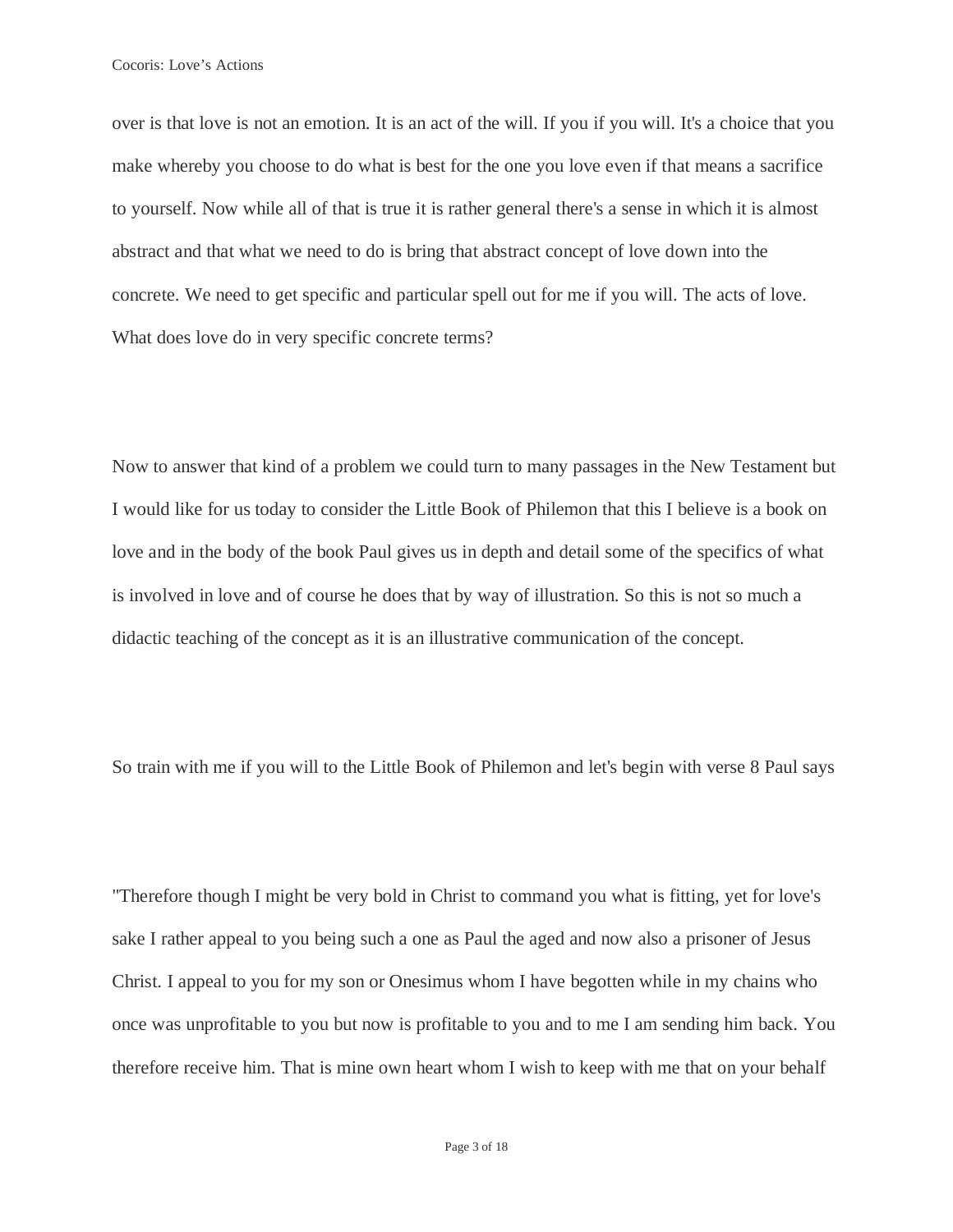he might minister to me in my chains for the gospel. But without your consent I wanted to do nothing that your good deed might not be by compulsion as it were but voluntary. For perhaps he departed for a while for this purpose that you might receive Him forever no longer as a slave. But more than a slave as a beloved brother especially to me. But now how much more to you both in the flesh and in the Lord. If then you count me as a partner receive him as you would me. But if he has wronged you or owes you anything put that on my account. I Paul am writing with my own hand. I will repay - not to mention to you that you owe me even your own self besides. Yes brother let me have Julie from you in the Lord refresh my heart in the Lord having confidence in your obedience, I write to you knowing that you will do even more than I say. But meanwhile also prepare a guest room for me. For I trust that through your prayers I shall be granted to you."

Now this is the body of the book and as I have mentioned now several times an ancient letter consisted of a salutation, a Thanksgiving, a prayer, the body and then at the conclusion that was personal greetings and a benediction. Thus far we have looked at the salutation in the first three verses. We've looked at the Thanksgiving and the prayer many times. Those are long enough to be considered individually but in this book they are linked together. That's versus four to seven. And now the body of the book is versus 8-22.

It is very apparent of what Paul is doing. You cannot read this without seeing what he is saying very very simply is I am sending back Onesimus, would you please receive him. As I recall he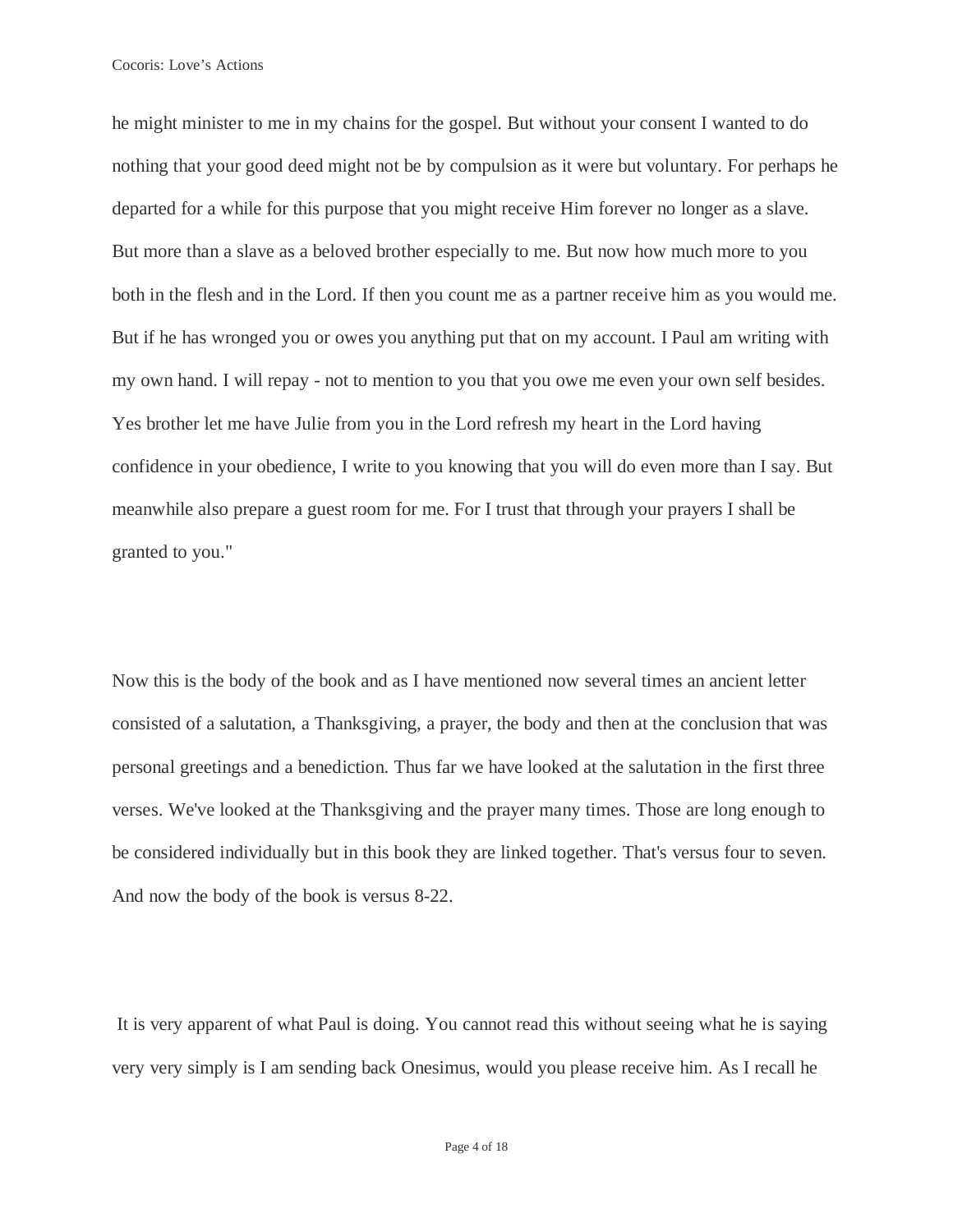uses the word received three times in this passage. He keeps saying that: Receive him. Receive him. Receive him. Beyond that if you were to break down these verses, 8-22 into some subdivisions I think you would discover that there is an appeal in verses 8-11. Then there is a request in versus 12-17. And then there is a promise in verses 18 to 22. So what I'd like to do is move through these verses and specifically those three parts. But at the same time let's keep in mind that the subject of this book is Love and that what permeates all of these verses is love - it just seeps through the cracks as it were. And in the process of going through these verses Paul is giving us I think some very concrete specifics on what love is. So with all that in mind let's begin.

The first thing he says is this. Verse 8. Therefore though I might be bold in Christ to command you what is fitting. Now obviously what he's going to do is request that you receive Onesimus this runaway slave back. And what he says is I could command you to do that. I could come as an apostle. I could come to you even as a brother but remind you that this is your duty. He says I could command you to do what is fitting. And the idea is that that is proper. That it is right and I could come and say look that's the right thing to do. Now do it. Now, I don't want to discount this too quickly. Don't pass over it. Paul did not hesitate to do that very thing in other of his epistles. There were times when he wrote someone and he clearly said as an apostle I'm telling you to do this and you are to obey because that carries with it the authority of God himself. First Corinthians chapter five for example. There was a problem of incest in the congregation and they had not dealt with it and Paul commands them in the strongest possible terms to deal with it. And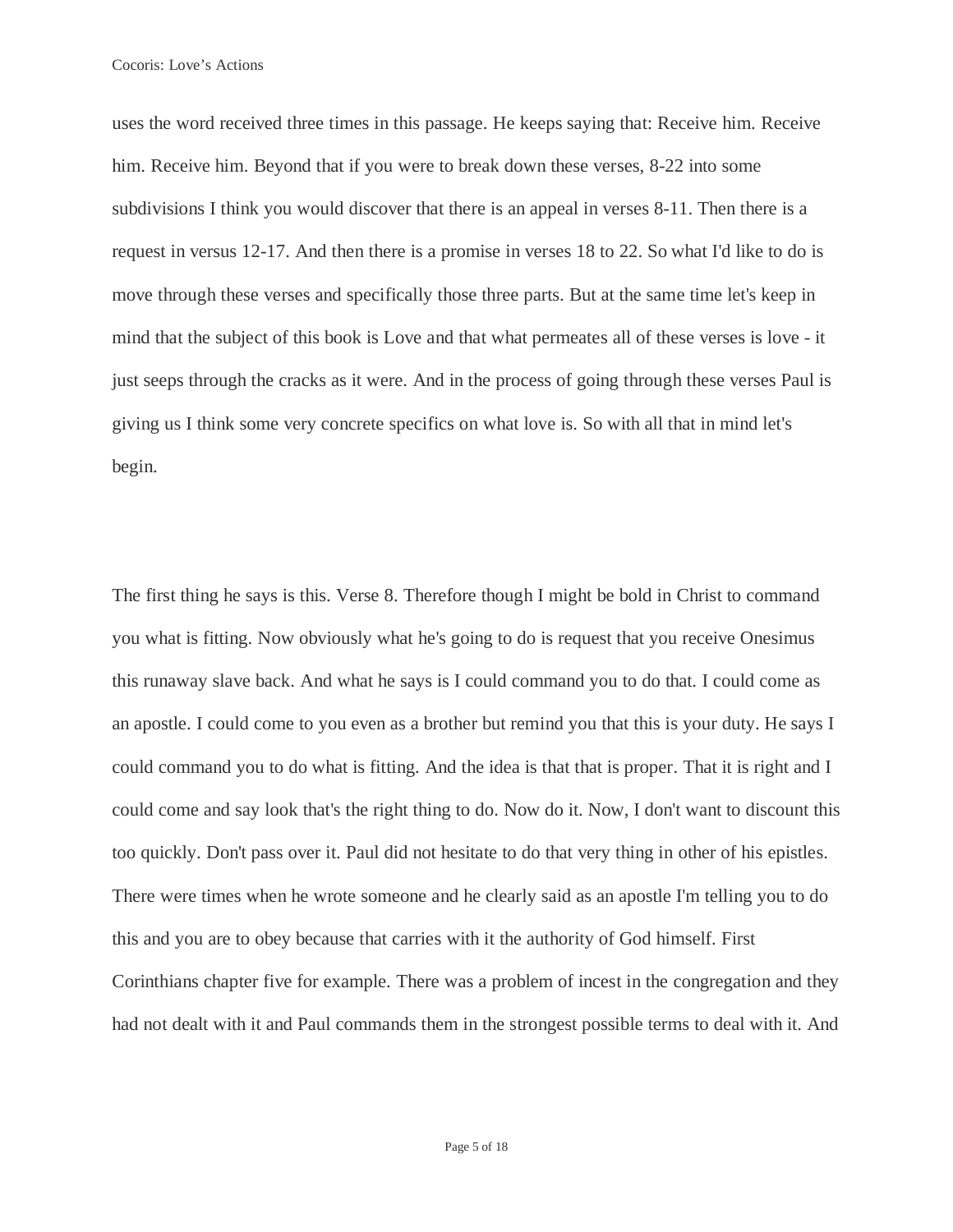in short order. So don't take this lightly. He means I could very well tell you that it is the right thing for you to do.

In the first place there was a legality involved that the Roman government. Beyond that it's the right thing to do spiritually and I can command you to do that. Let me suggest that there is a sense in which all of us who know Jesus Christ are obligated Biblically to obey those who have the authority over us. Granted they're not apostles but the scripture teaches we're to obey the elders who rule over us. Hebrews chapter 13 says that you are to obey those that have the authority over you and that of course is talking about the elders in a congregation. In our own church we have a constitution and a church covenant as most churches do. And as in other churches that's built in to the covenant and constitution.

For example in our particular church the covenant says "having read the articles of faith constitution and bylaws of the Church of the open door I do promise and humbly reliance upon divine grace and upon the power of the Holy Spirit that I will endeavour to walk worthy as a follower of Christ forsaking all known sin and seek His will for my life. I agree to be loyal to the interests and objectives of this church to seek its purity and prosperity and to seek to do some definite Christian work. I shall be subject to the discipline of the church and contribute to its support and so forth".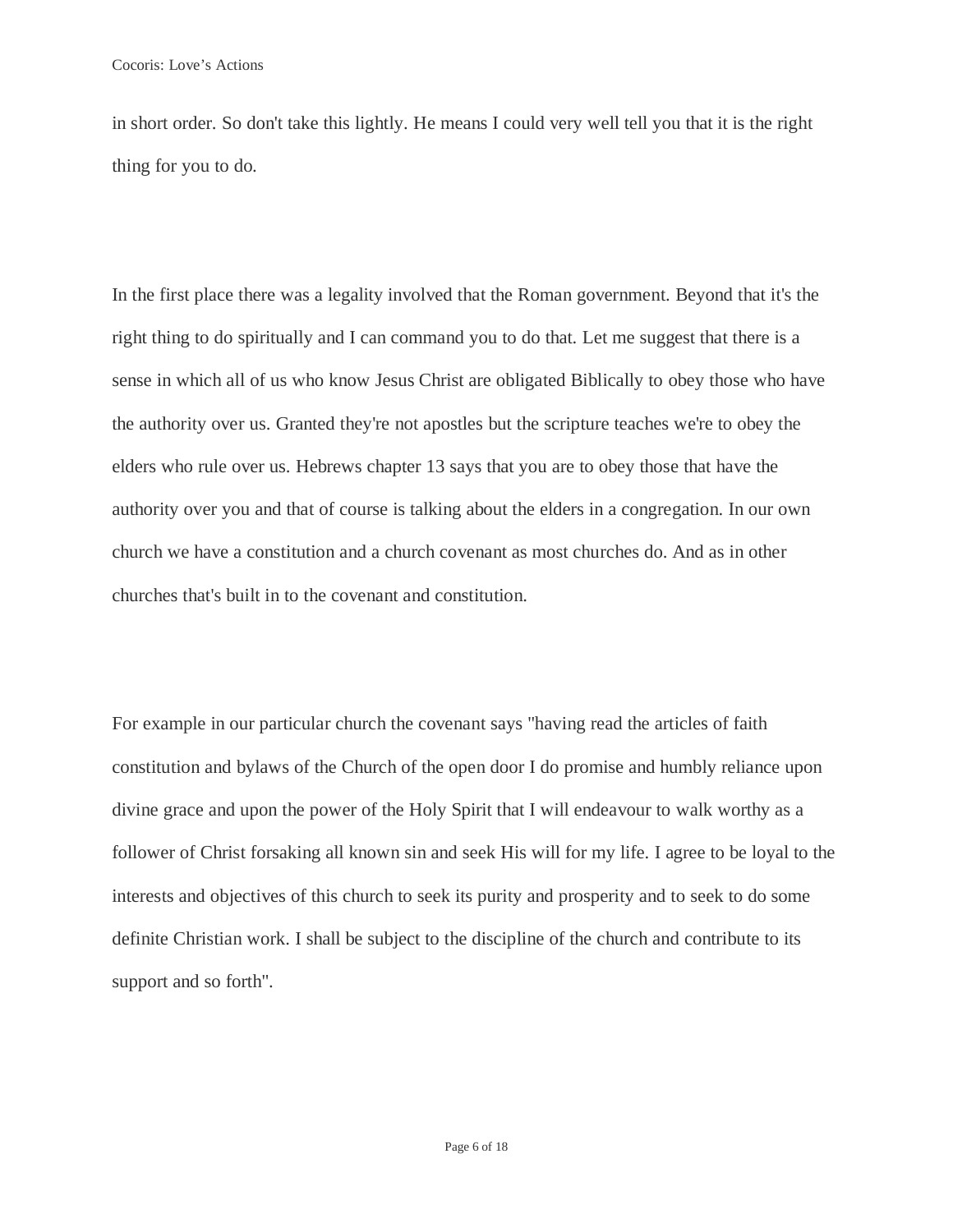Our constitution says something similar - there is built into it a covenant and I won't bore you with all of that but part of what it says is "We the members of the church to affectionately welcome you into the fellowship of the church and the blessing of the Gospel and covenant together" and part of what we covenant together is this that "we will submit to the loving oversight and discipline of the members and officers of the church of Christ and that we will give as God has prospered us". Now I'm simply saying that there is a sense in which that's perfectly legitimate and perfectly proper.

But look at the passage. Paul says therefore though I might be bold in Christ. To command yet for love's sake. Verse nine I rather appeal to you. Paul says I am not going to command this. I am going to request this. I am going to appeal to you. You might notice that verse 8 starts out with a little word "therefore" what is the connection between these verses and that which has gone before. And the answer is that in that prayer that he just prayed and versus 47 he said you have demonstrated acts of love; you have demonstrated that you are a loving person. Now based on that I'm not going to command you. Therefore I'm going to request that you receive Onesimus back. Or to put the same thing another way in versus 47 he pleaded FOR Philemon before the throne of grace and now in verses 8 and what follows he appeals TO Philemon to manifest Grace. But be all that as it may he is clearly appealing to Philemon.

Now. One other observation and I'll make the point you will look at this. He is not only appealing to buy Lehman he's doing it in a very personal way. Look again at verse 9 he says yet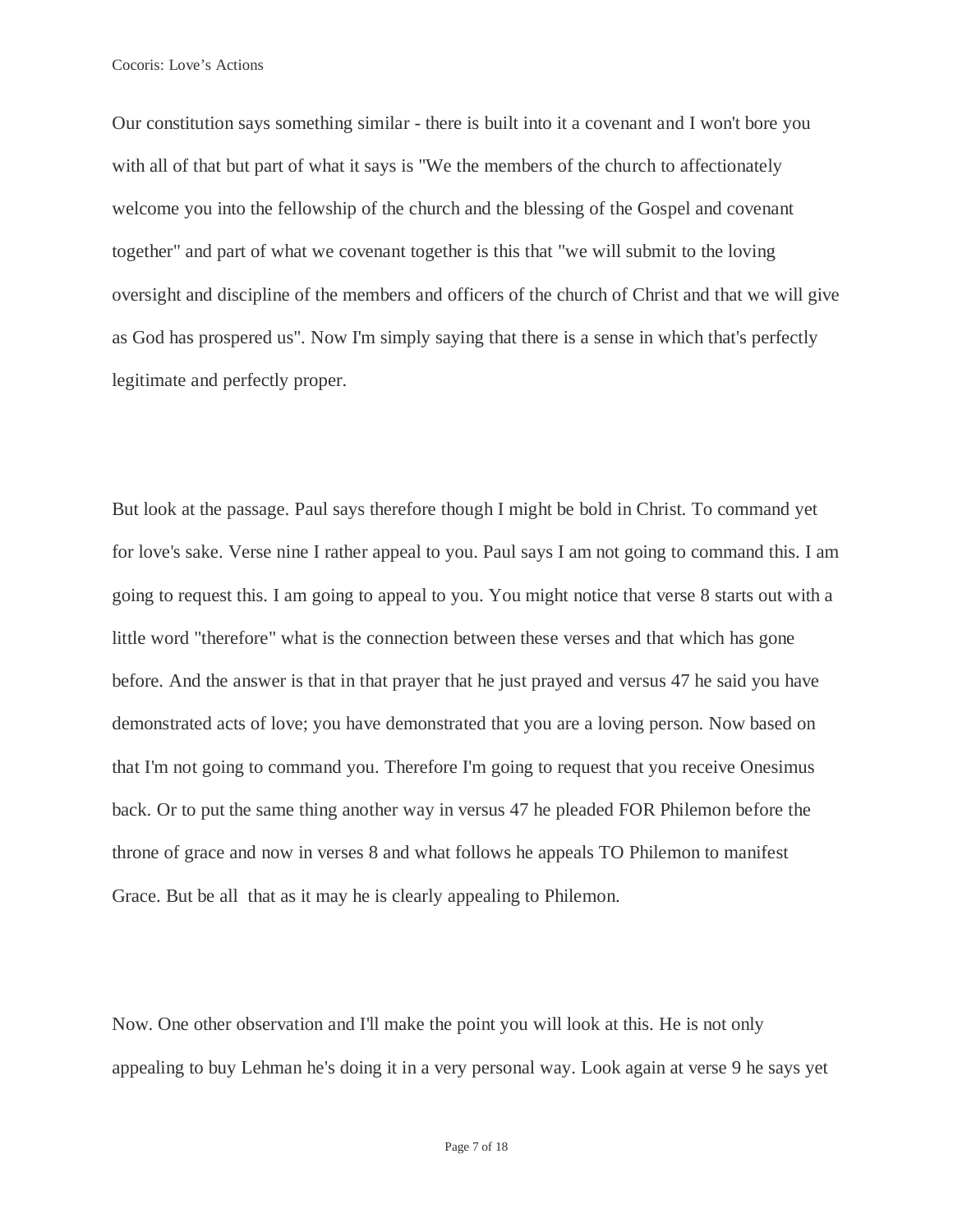for love's sake I rather appear to you being such a one as Paul the aged and now also a prisoner of Jesus Christ. I appeal to you for my son Onesimus whom I have begotten while I was in my chains who was once unprofitable to you but now is profitable to you and to me. Just look at this appeal. It's to receive on us for love's sake but he's making it very very personal. You can just pick out an versus 9, 10 and 11 all the personal appeal that Paul uses. He says for example I am Paul the aged he's coming to you. He's coming to file Lehman as an old man. One commentator estimates that at this point in Paul's life which is about 61AD that Paul was 60 years old. So he is saying I am coming. Not as an apostle but as an aged man. I am coming not as an elder officially, I am coming as an elderly man personally.

Well look again he says in verse 9 being such a one as Paul the aged and now also a prisoner of Jesus Christ. In other words I am coming to you not only as an elderly man in a very personal way. I'm coming to you as one who is as a servant of Christ suffering imprisonment. He is making this very personal. Again he says in verse 10 I appeal to you for my son Onesimus. In verse nine he comes as a prisoner in verse 10 he comes as a father. And by the way he says in verse ten whom I have begotten while in my chains. That's the third time at this point in the Epistle that he has mentioned his chains. Some have suggested that at this point he is getting very tender and perhaps almost emotional. He is saying look I'm an old man. I'm in prison, and I'm coming to you for my son. You can almost see the tears welled up in his eyes. Maybe even trickle down his cheek. He's being very tender and very personal at this point. He says also. In verse eleven whom was once unprofitable to you but now it's profitable to you and to me. This is actually a play on words for the word Onesimus means profitable or helpful. And up until this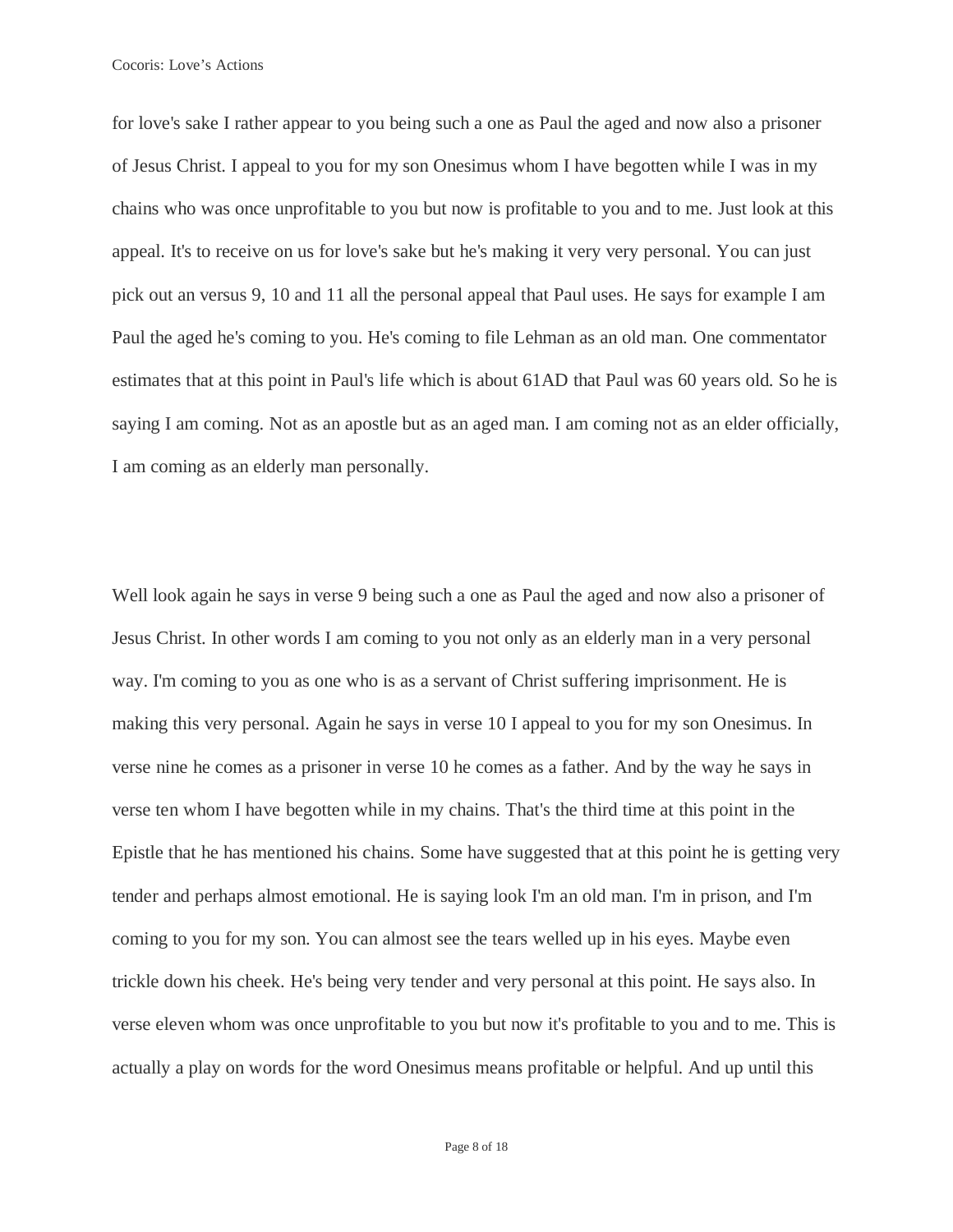point Onesimus had not lived up to his name. And what Paul is saying in verse eleven is he was once unprofitable to you. He was a runaway. He was a renegade. He was a rebel. But now he says he is profitable not only to you but to me.

The basis of the appeal in verse 11 is friendship. It can be a friend to you. He can be profitable to you. He can be profitable to me. So just notice all the various appeals that Paul makes. He's doing it for love's sake. But it's a very personal appeal. I come as an old man as a prisoner as a father as a friend. I am asking you to receive Onesimus back. So verses 8-11 is his appeal. But let me tell you what I think I see in this from the standpoint of love. What I see in this is that Paul is getting personally involved. That's the first point I'd like to make in our study today. That love participates. Love gets involved. Love rolls up its sleeves love gets its hands dirty. Love is not aloof. Love is not standoffish. Love does not back away. Love gets involved with the mess. If you're going to be loving you'll have to get involved.

God so loved the world. That he wrote out a check so he wouldn't have to get personally involved. No. God so loved the world that he who knew no sin became - imagine the holiness and purity of God - He became sin. Now that's involvement. That's participation and that's what love is. Gets involved. Once a lawyer came to Christ and said What is the greatest commandment? He said the love the Lord your God and the second one is like unto it to love your neighbor as yourself. And the smart alec lawyer trying to get him in a trap said who is my neighbor and the Lord told a classic story in all of literature on the good Samaritan and in the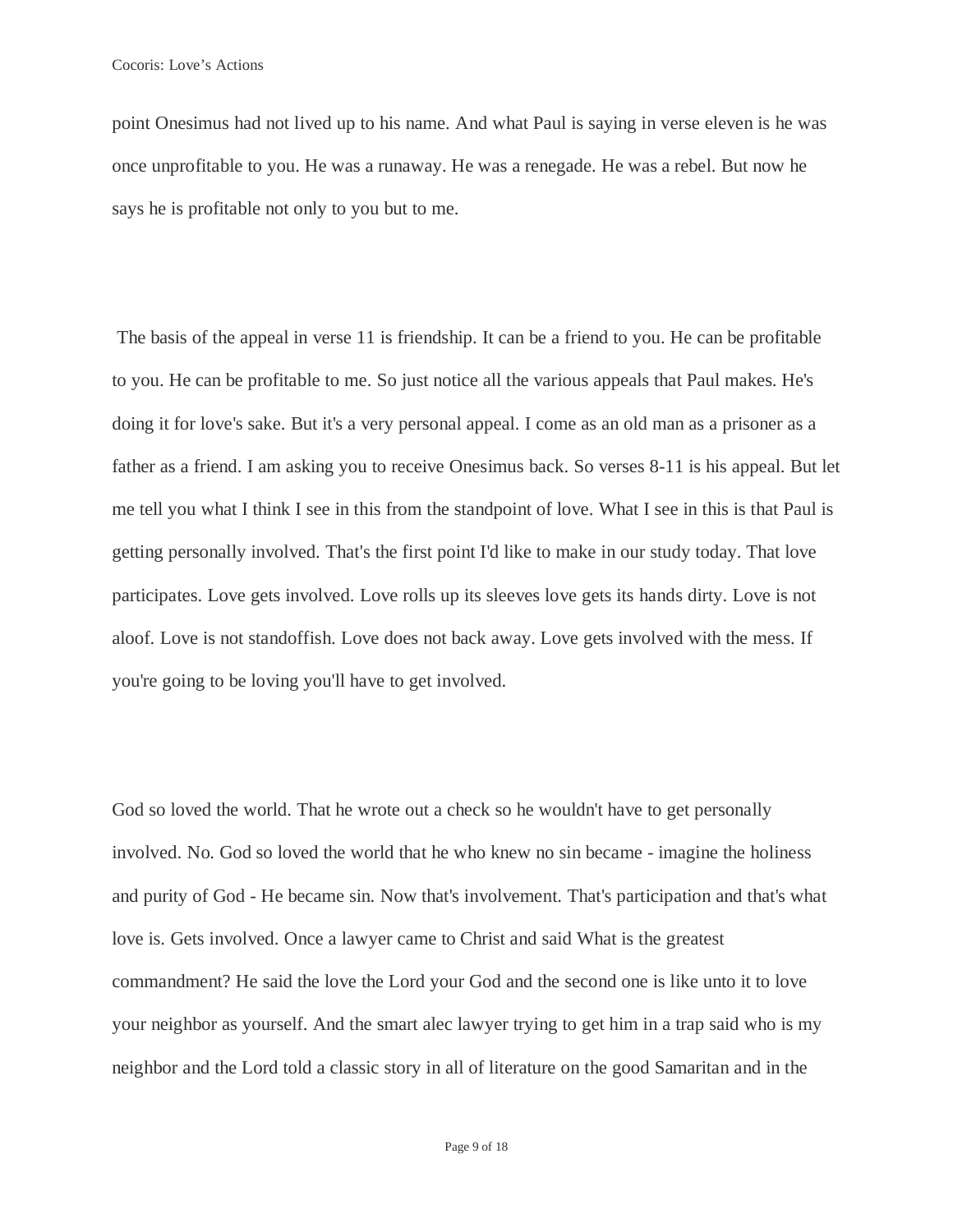story he tells of the religious crowd; the Levin and the like who passed by rather than getting involved. And then came the Samaritan - that outcasts from a Jewish point of view. The half breed - from the Jewish point of view. They hated the Samaritans and the Samaritan is the one who came along, saw the man bleeding by the side of the road. And stopped and helped. Took him to the end took money from his own pocket to pay the bill. Now mind you that's the story Jesus Christ told to illustrate what love is.

You cannot read that story without seeing that the issue is that the Levite and the light would not get involved. And the Samaritan did. So if you want to know very specifically what love does. It gets involved with other people. Indifference doesn't. Love does. You can not love in the biblical sense of the term. Without getting involved with people. It just cannot be done. You can't love by long distance. That's kind of tough. If you're gonna do it in the biblical sense of the term now the first part of this passage is the appeal. He elaborated on that in depth.

But beginning at verse 12 he gets down to the request proper. And he says this: I am sending him back. You therefore receive him. That is my own heart whom I wish to keep with me. That on your behalf he might ministered to me and my chains for the gospel but without your consent. I want to do nothing. But your good deed might not be by compulsion as it were but voluntarily. For perhaps he departed for life for this purpose that you might receive Him forever no longer as a slave but more than a slave as a beloved brother especially to me. But now how much more to you both in the flesh and in the Lord.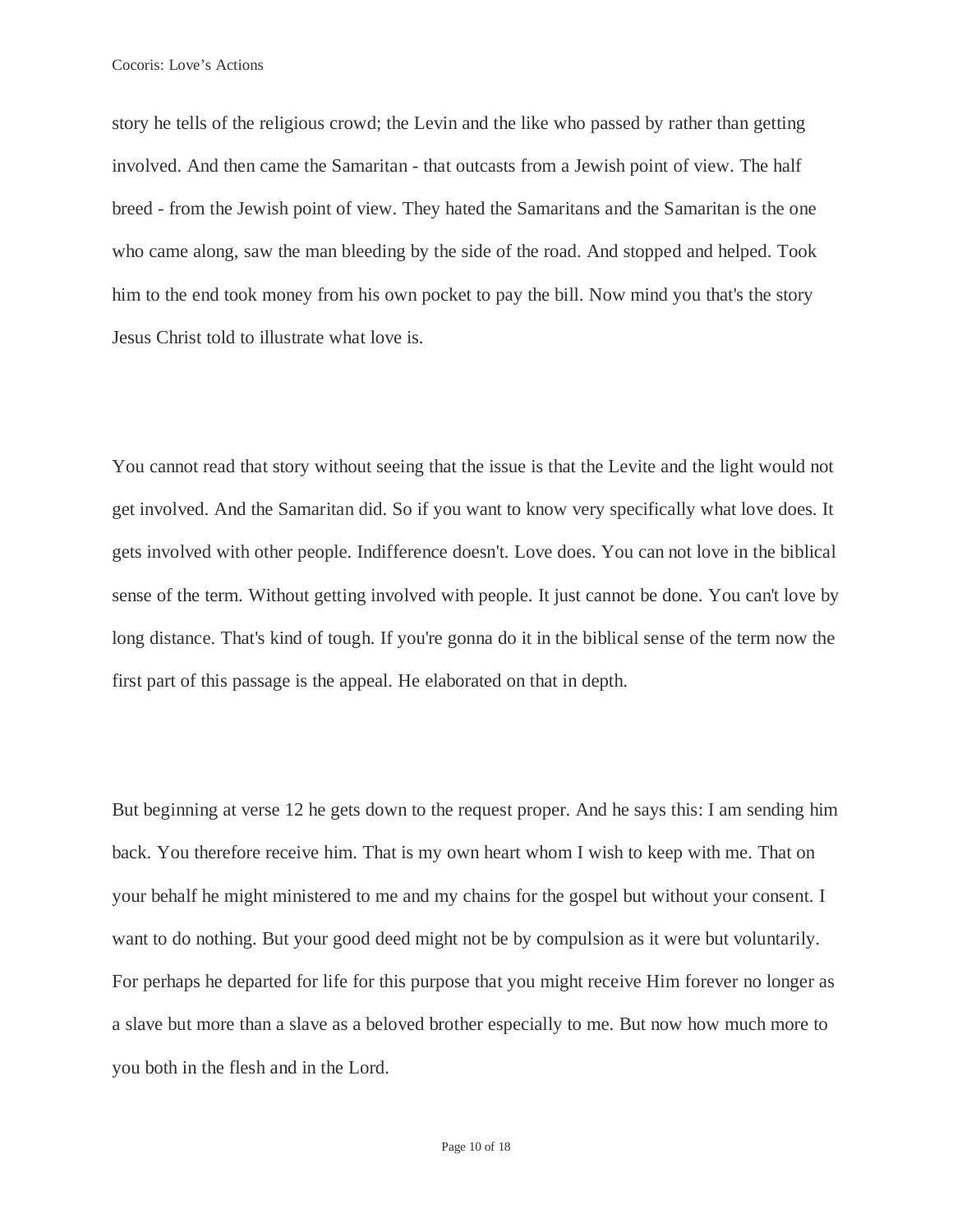Now the appeal is simple. He is requesting that you receive Onesimus back but there is much much more here than just that. For one thing Paul is saying in these opening verses of this section I wish that I could keep him. That's what I'd like to do. I've led him to Christ he has become my son. We've become very close. He has become profitable to me and I would like to keep him and as a matter of fact knowing you Philemon as I do. I know that you wouldn't mind me doing that. You're a loving person and you're very dedicated to me. By the way there is the implication later in the passage that Paul led family men to Christ. And he could have said you know you owe me one. And he said but I'm not going to do that. And the reason I'm not gonna do that is because it would be by compulsion and I don't want you to do this because you're forced to do it. To force you to do this would be a violation of the law of love.

By the way let me just insert here that God does not force people to do things. When you feel compelled something's wrong. When you feel driven. Something's not right. Satan puts pressure on people. God leads. God guides. God does not drive. God does not force. The whole idea of leading - being led of the spirit or God guiding demands our voluntary participation. So Paul is saying I'm not going to force you to do this. That would be wrong. Rather I'm going to ask you to do this for love's sake. But now after having said that he says this and I want you to notice it carefully. He says in verse 15. Perhaps he departed for awhile for the purpose that you might receive Him forever no longer as a slave but more than a slave, as a brother.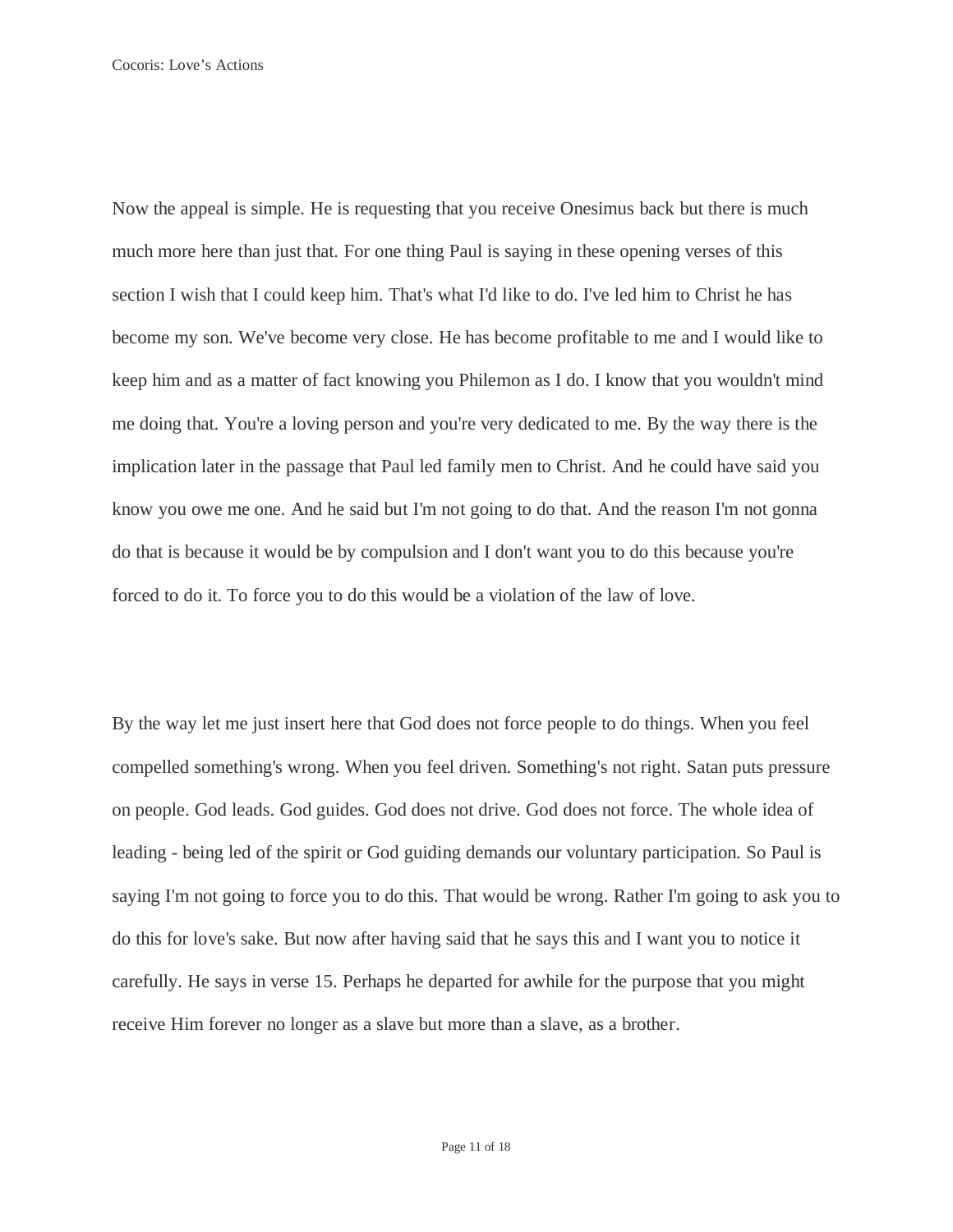Let me explain to you what's going on in this passage. It's really heavy. The laws governing these things at this point in time and the law said that the slave owner had absolute authority over the slave. As a matter of fact there were penalties severe penalties for running away. And when you were caught the slave owner could literally do anything he wanted to to you he could beat you severely. Now when you understand all of that this verse of scripture becomes awesome. Not only that the implications are as we shall see that when Onesimus ran away he undoubtedly robbed Philemon of money. I mean after all he was a slave he didn't have any money and he had to have some money for travel and passage to Rome. Where did he get it. Well he probably stole some things from Philemon so you can imagine that any ordinary slave owner at the time would have been angry and very mad so that at best as a Christian what would you do. Well maybe not beating right? Not killing which also was within his prerogative.

But look at what Paul says, look at this. He says in verse 18 he departed for this purpose that you might receive him for forever no longer as a slave but more than that as a brother. But look at verse 16 as a beloved brother. Paul is saying receive him - that's the request but receive him as a brother. Wow. That's heavy. Let me pause here before make the application and point out that this kind of thing happened in the ancient world. On other occasions as a matter of fact archaeologists have dug up a letter written by a friend of a slave owner in behalf of a runaway slave. That the slave owner would receive the slave back. And I want to read you that letter. It says this. It's very enlightening as compared to what Paul is doing.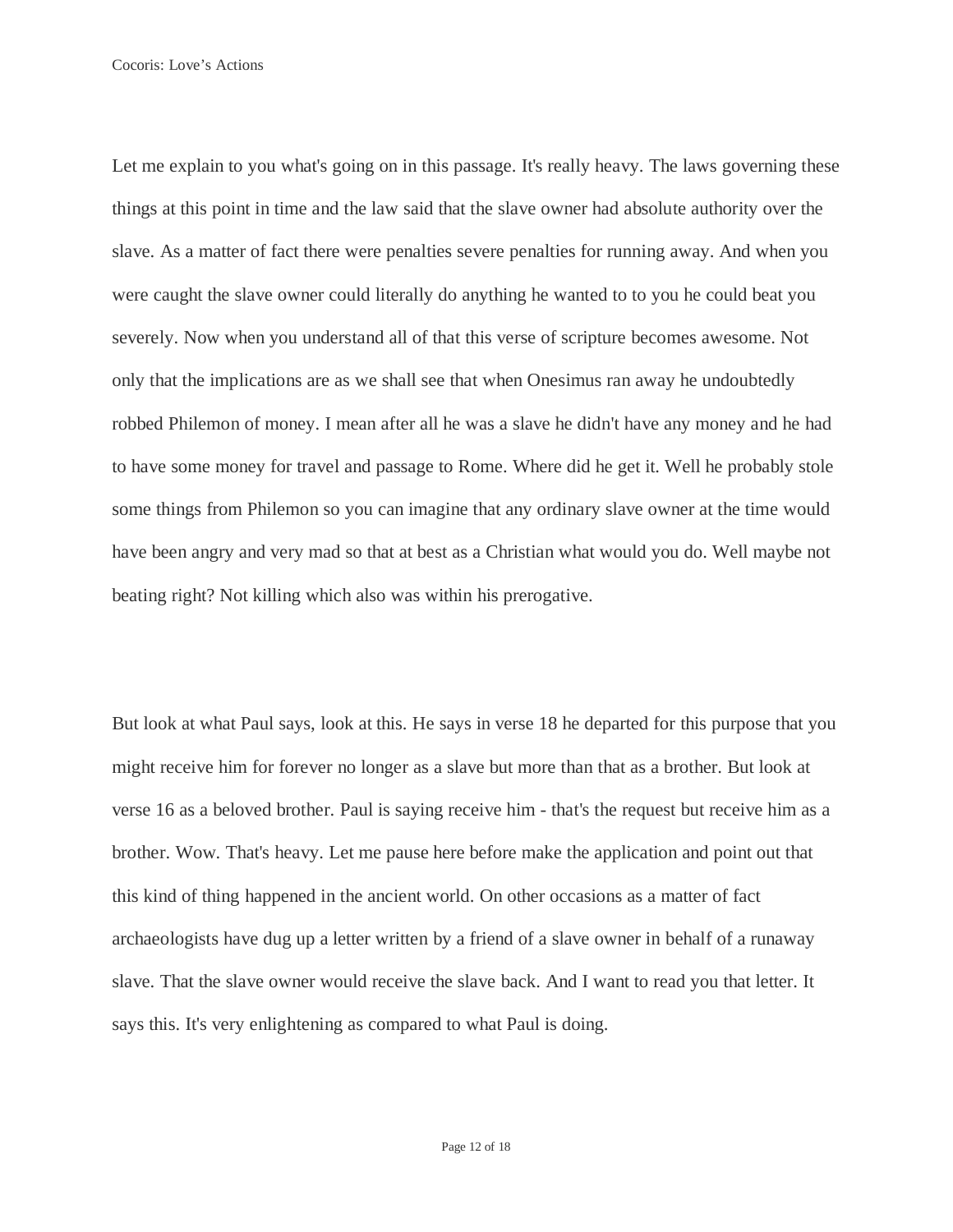He said "Your freeman with whom you told me you were vexed came to me throwing himself down before me clinging to my feet as if they had been yours. He was profuse in his tears and his entreaties. He was profuse also in his silence. In short he convinced me of his penitence. I believe that he is indeed a reformed character because he feels that he has done wrong. You are angry. I know and you have reason to be angry. This I also know. But mercy wins the highest praise just when there is the most righteous cause for anger. You loved the man and I hope you will continue to love him. Meanwhile it is enough that you should allow yourself to yield to his prayers. You may be angry again if he deserves it and this you will be more readily pardoned if you yield now concede something to his youth, something to his tears, something to your own indulgent disposition do not torment him less you torment yourself at the same time for it is torture to you. When one of your gentle temperament is angry I am afraid lest I should appear not to ask but to compel if I should add to my prayers to his yet I will add them to the more fully and unreservedly because I scolded the man myself with sharpness and severity" and I could go on and on and on.

But the point is this he is saying consider the man's youth, consider his tears, consider your own disposition. Now that is the letter from an unregenerate man to another unregenerate man to receive an offended friend and the slave. Conversely Paul says this and I said all of that so you get it in contrast. Onesimus left you. He ran away. Probably robbed you and he came to Rome and I led him to Christ. Now I want you to receive him as a beloved brother and I'm appealing to you on the basis of love. In other words, love pardons.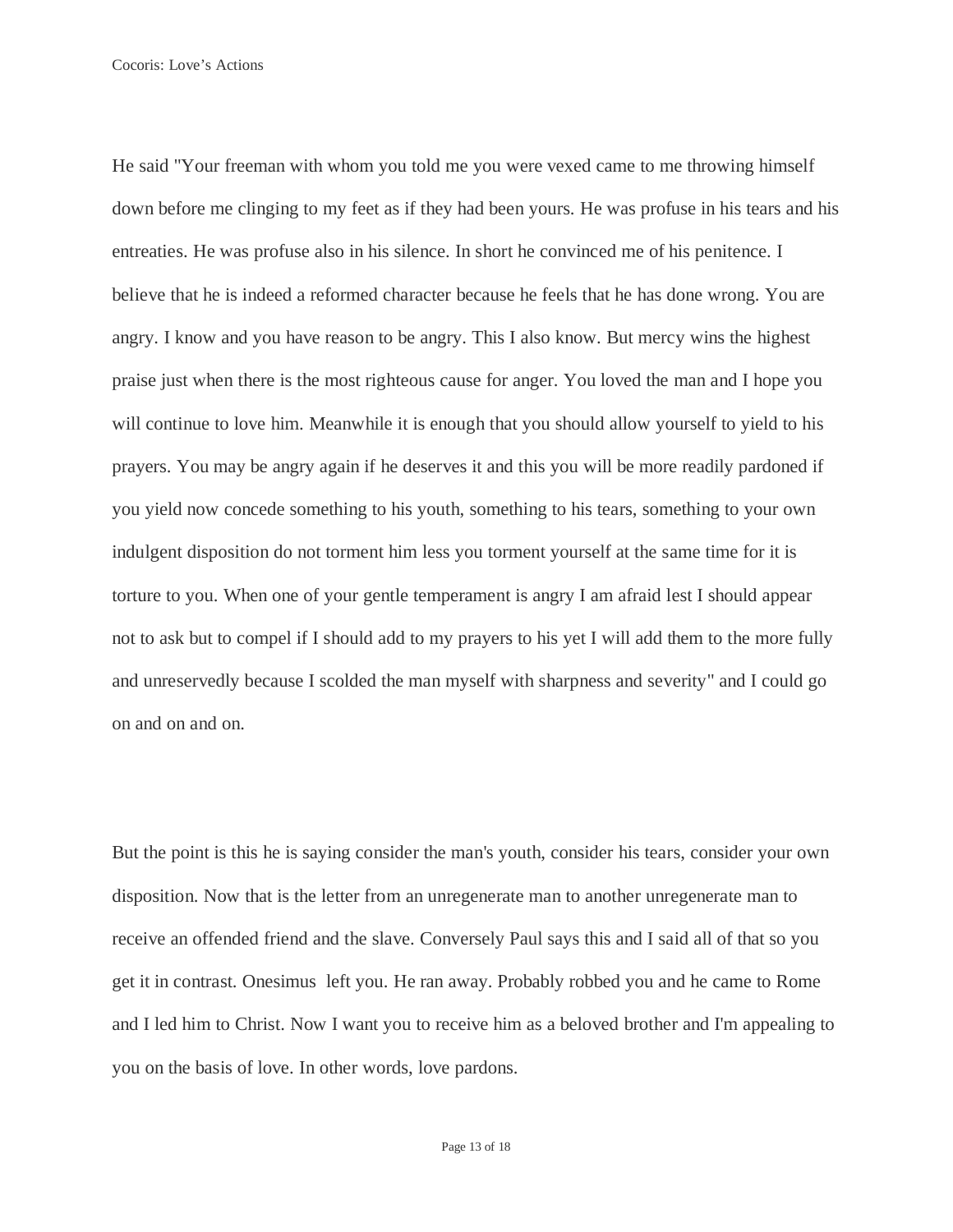In the first part of this passage Paul got very personally involved and pleaded for love's sake that Paul even do this. But when you get to the request proper what Paul is doing is saying receive this man as a brother pardon him. Forgive him for what he's done to you and accept him as a beloved brother. Love pardons. Now. I think if you want to live a loving lifestyle. What you're going to have to do is learn to forgive and we'll talk about that per second in very concrete terms.

All of us have expectations of other people. And the closer a person is to us the higher our expectation of them. When they don't come through with our expectations what we do is get our feelings hurt. We develop hard feelings toward them and there becomes a rift in the relationship. Now this can happen on a very small level over a minor matter. Or it can happen in a large degree over a major issue. But the principle is the same because we don't get our way or they didn't live up to our expectations. We develop hard feelings toward someone who has not done what we thought was right. Or worse. They actually clearly offended us. Now. I guarantee that if you harbour hard feelings and it becomes resentment and bitterness that that will do nothing but damage you in the long run. That if you're going to live a loving lifestyle what you're going to have to learn to do is forgive people. Even little bitty things. Love gets involved with people love participates and then love pardons. Love forgives.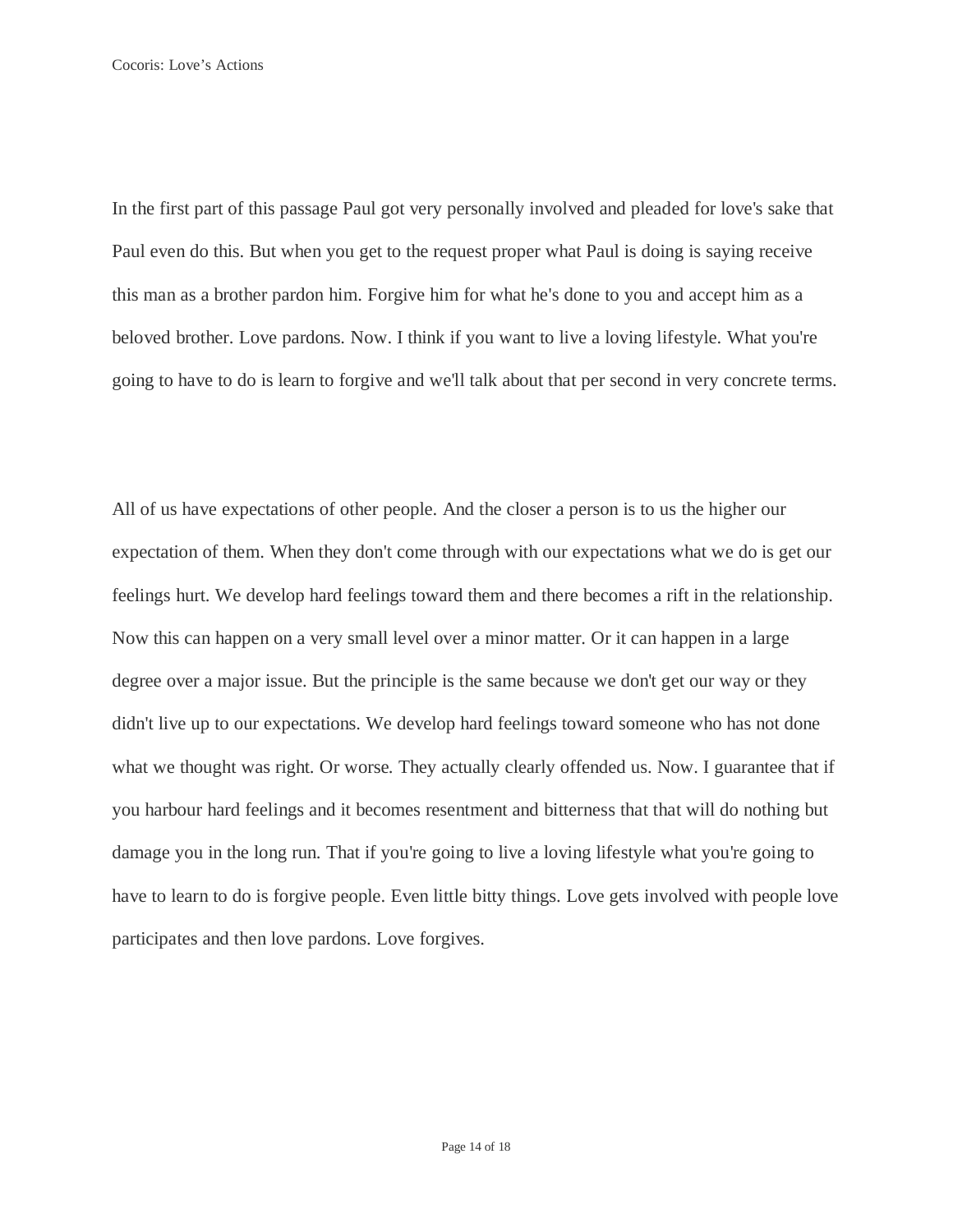That's the essence. It's at the heart. It's the whop and woof of what love is all about. God loved us. Took care of our sin and based on the death of Christ forgives us so the death of Jesus Christ is at one in the same time: The demonstration of the love of God and the demonstration of the forgiveness of God. God proved Romans 5:8 says his love and that while we were yet centers Christ died for us. And that's the basis of forgiveness. You can not in the New Testament separate these things. So if you're gonna be loving you've got to constantly be forgiving and I believe while that begins with a choice, agape, That when it is done ideally in the New Testament sense of the term it gets to phileo - meaning there are emotions involved.

And this is something I've not always been aware of. Matter of fact that told you a moment ago that when I first discovered what love was I discovered that it was primarily a choice, an act of the rule whereby you chose to do what is best for the other person. I have since discovered that while all of that is true. The Bible also wants us to have phileo toward one another. Peter says let brotherly love continue. And that's phileo and that is an emotional word so that you are to have tender feelings toward other people.

Matter of fact that the Greek word sometimes translated compassion. The old King James its bowels of mercy has about it an emotional taint. There is clearly an emotion about that word. Now this verse and this passage demonstrates illustrates all of that magnificently. Paul says receive this fella as a beloved brother. Am I making sense? Am I coming through? Let me try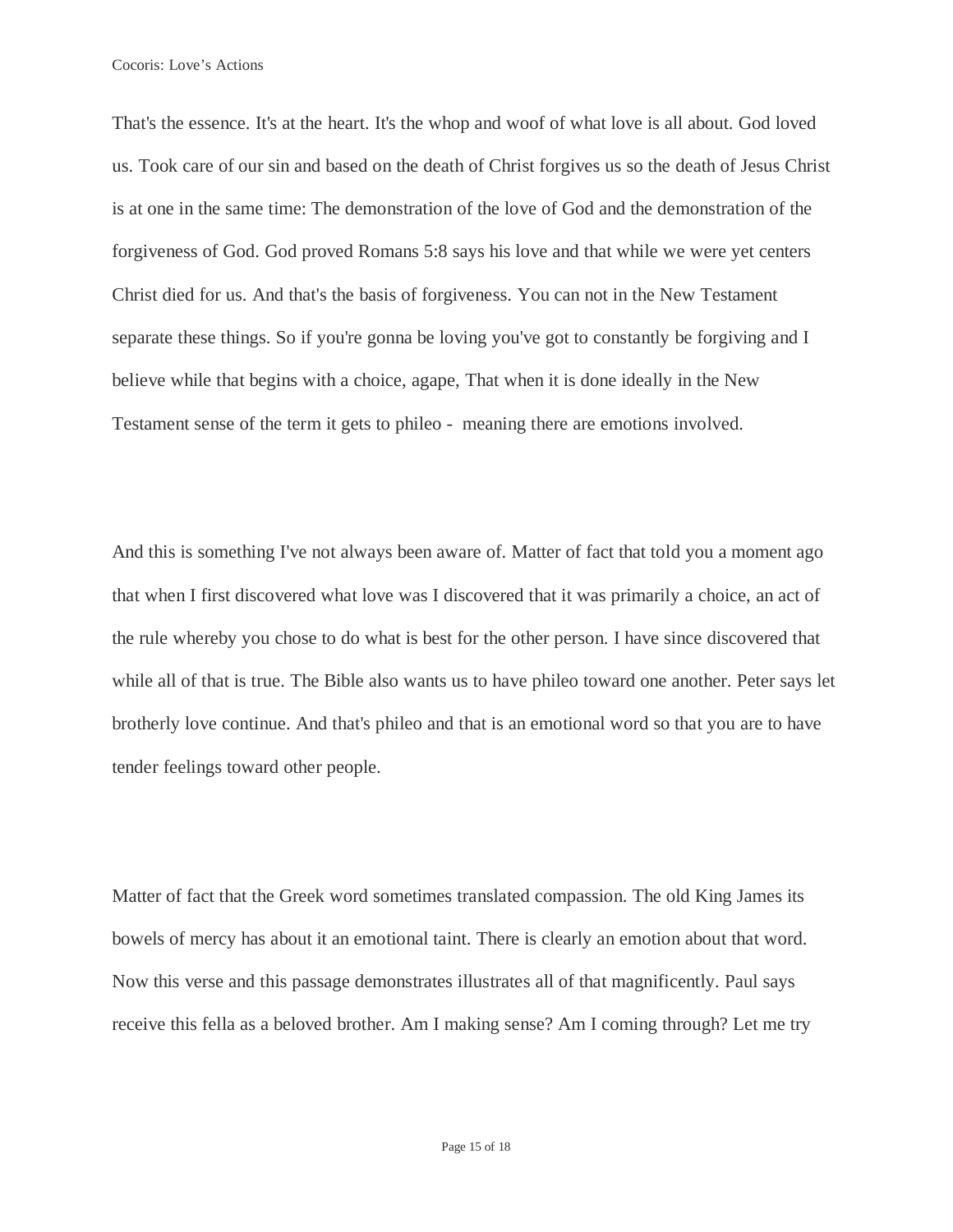one more time. Is there anybody in your life that right now you have some ill feelings toward. Can you think of anybody like that.

That's too convicting [audience laughter].

Has there ever been anybody in your life that you were a little ticked at?. That's like asking do you breathe air? Remember how you felt? All right. And I just I want you to I want you to just identify with that for a second now. Is there somebody in your life that you're very close to? I mean somebody that just the very thought of that person brings warm fuzzies to your heart [audience laughter]. Yeah they like that. You know somebody like that? There's a fella over here that's in love. He's going hehehee those eyelids are dancing you can tell [laughter].

All right. Onesimus was a mere slave who ran off. And that produced - you can be sure - hard feelings. And Paul comes along and leads Philemon to Christ. And they develop a very personal and warm and intimate relationship. Now with all of that in mind read this passage. He says Verse 13 for perhaps he departed for life with this purpose that you might receive Him forever no longer as a slave but more than a slave. A beloved brother. I want you to receive him just like you would me. I want you to choose to forgive him. And I want you to embrace him like you wrote a long lost brother. Now that's heavy but that's what love does. It accepts.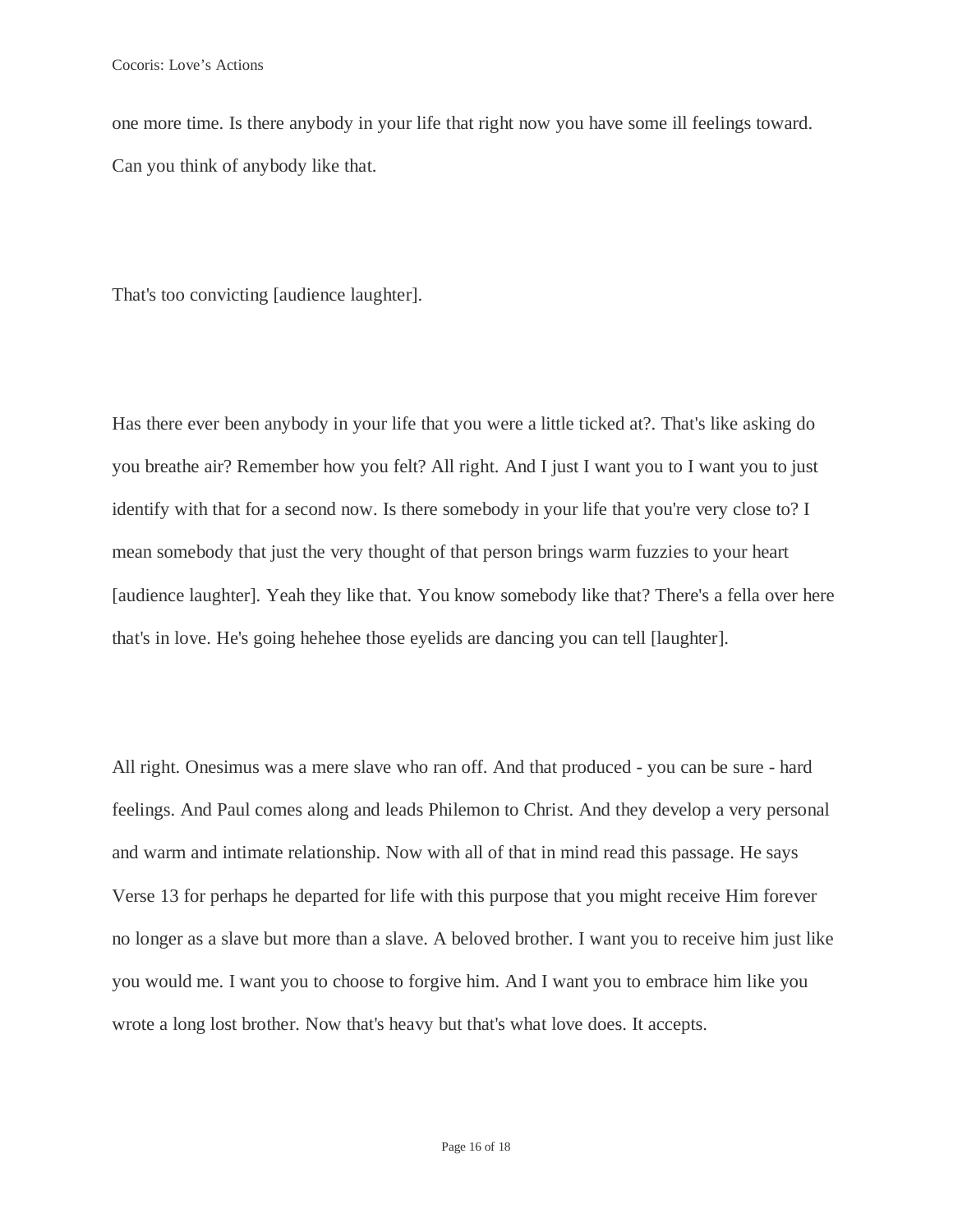The enemy as a brother or I should say perhaps the offended the offender as a brother perhaps that would be even better. But Paul again makes it very personal. He says in verse 16 especially to me. But now how much more to you both in the flesh and in the Lord. He was only profitable to you in the flesh. Meaning physically as a servant but now he can be profitable to you in the flesh as a servant and in the Lord spiritually. So the point is he is saying that you are to receive him not as a slave but as a brother the point being love pardons. And part of the pardon is you receive the person back as a brother.

There's one other part to this passage and there's one other spiritual truth that we dare not miss. In verse 18 going through verse 22 he adds a promise. He says in verse 18. By the way I left that verse 17 if you count me as a partner receive him as you would me. That was the point I was making I just didn't read the verse. Now let's read verse 18. But if he has wronged you or owes you anything put that on my account. I Paul am writing to you with my own hand. I will repay. Not to mention to you that you owe me even your own self besides. Yes brother let me have Joy from you in the Lord refresh my heart and the Lord having confidence in your obedience. I write to you knowing that you will do even more than I say.

But meanwhile also prepare a guest room for me for I trust that through your prayers I shall be granted to you. Now what this passage is saying is that if he owes you anything and as I mentioned earlier this is the indication that he no doubt stole money from Philemon. So he owed